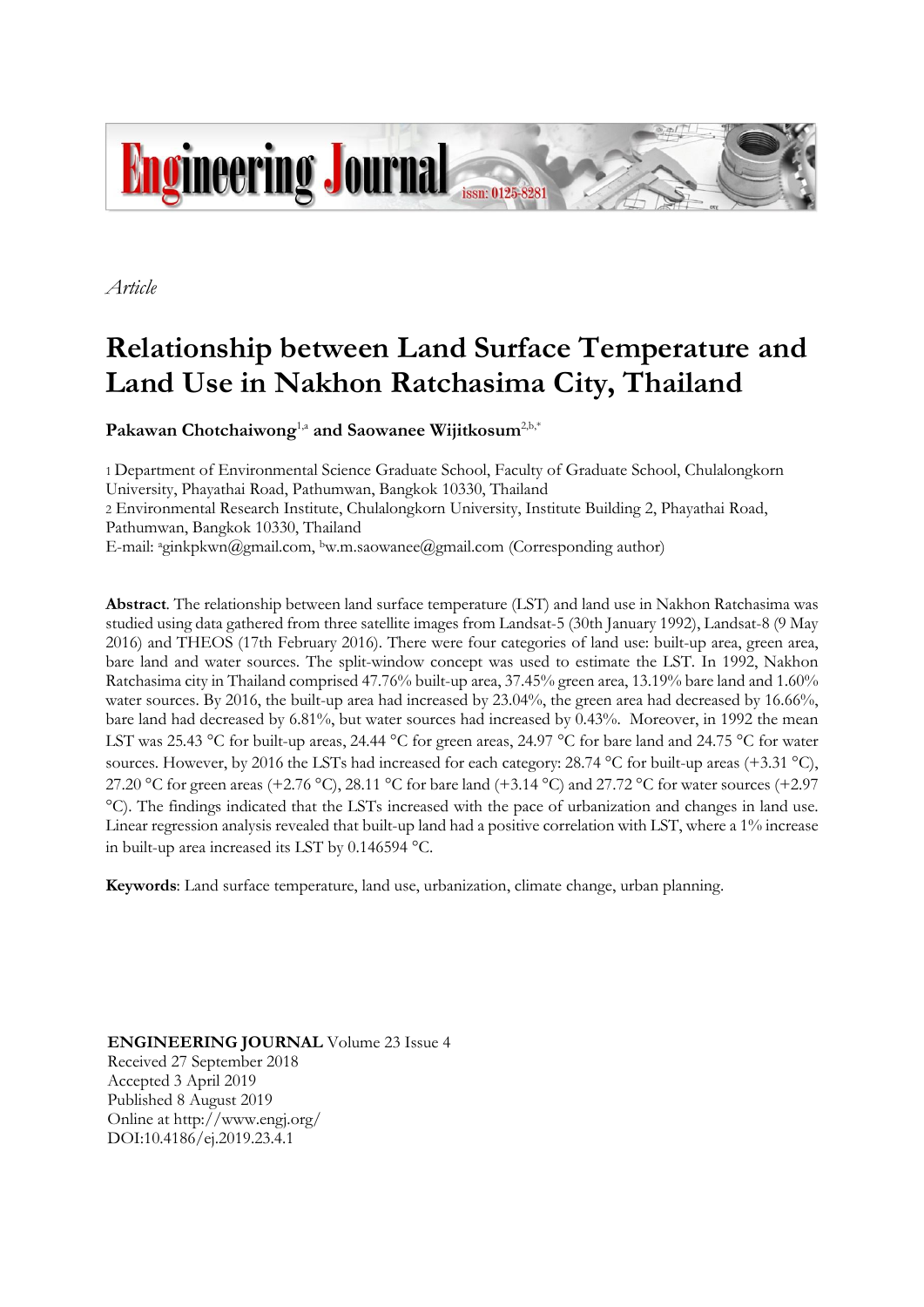## **1. Introduction**

Urbanization affects the environment at the global scale and can especially increase problems associated with climate change [1-3]. At the local level urbanization causes direct environmental problems, including city drainage, air and water pollution [4], excessive and wasteful usage of natural resources [5], reductions in green areas [6-7] and higher land surface temperatures [1, 8-9]. These factors contribute to the phenomenon known as the urban heat island (UHI). UHI is linked to city power consumption [3, 10], and thus affects local and global climate change [1, 11-12]. Land Surface Temperature (LST) is a critical factor that determines air temperature in the lower layers of the atmosphere, [13-22]. The LST is a key factor for the study of urban air temperatures and has been instrumental in characterizing the emerging phenomenon of the Urban Heat Island (UHI) [23-30].

The LST is calculated from the reflection and radiation of objects on the Earth's surface [10] and so represents the Earth's surface heat. It can be measured using remote sensing images using satellite infrared wave detection. The estimated LST depends on the albedo, ground cover plants and soil humidity [10, 31- 34]. Most objects in urban areas are buildings with high surface albedo, where reflection depends on construction materials. In addition, urban activity uses much more energy than rural activities, including transportation and building energy consumption [11, 35-36], driving higher temperatures in urban environments.

The relationship between urbanization and LST has been widely studied, e.g. [1, 29, 37-38] and UHI e.g. [2, 30, 39-40]. The topic has also been studied in Thailand, e.g. using remote sensing technology from satellite imagery to assess the UHI in large cities where large changes in land utilization have occurred, including Bangkok [41-45], Chiang Mai [43,46], Songkhla [43] and Mahasarakram [16]. However, Nakhon Ratchasima has not been studied, despite its rapid urbanization and major changes in land utilization. Changes in LST were therefore analyzed and used as a basis for predicting or the effects of urban expansion and changes in land use, which need to be considered in urban development plans in order to prevent or mitigate future environmental problems, and also to monitor and consider introduction of preventive measures [11-12].

The city of Nakhon Ratchasima is the regional centre of northeastern Thailand, largely due to its location. In 1977 government policy designated the city as a 'center of prosperity' to boost the regional economy as part of its decentralization agenda. Nakhon Ratchasima is now one of the country's three fastest expanding cities [5] in terms of both its economy and population density (3,500 peoples/km<sup>2</sup> , excluding the estimated 22% of the domiciled population who are unregistered [47]. Increasing construction of buildings and roads for businesses and housing has encroached on surrounding green areas and agricultural land [5]. Urban temperatures are increasing; from 1951 to 2018 the mean day and night temperatures were 34°C and 24°C. respectively. Today Nakhon Ratchasima city is the region's largest city and the fifth largest in Thailand. Continuing government promotion of the city as an economic centre and logistic hub is encouraging both horizontal and vertical urban expansion, with taller, larger buildings, and loss of green areas. Increasing energy demand contributes to increased emissions of greenhouse gases and climate change impacts.

Accordingly, the current study of land use patterns and analysis of their impact on Nakhon Ratchasima's LST applied remote sensing technology, including Landsat-5 (30th January 1992), Landsat-8 (9th May 2016) and THEOS (17<sup>th</sup> February 2016)satellites. The interpretation identified different categories of land use through supervised classification using the ENVI programme. Land surface temperature in the thermal infrared band shown on the images was interpreted using the split window technique. This method led to the analysis of land surface temperature for each land use type. The data provide an important basis to inform planning future land use and urban expansion to minimize or prevent further increases in LST and mitigate climate change impacts.

# **2. Materials and Methods**

## **2**.**1. Study Area**

The study area (37.5 km<sup>2</sup> ) (Fig. 1) covered Nakhon Ratchasima city, located in the Muang Nakhon Ratchasima district, between  $14{\text -}16^{\circ}$  N (latitude) and  $101{\text -}103^{\circ}$  E (longitude) at approximately 174-206 m above mean sea level. The terrain around the city consists of a plain in the north, which has a flooding problem in some areas, a high hill in the south that is connected to a military base and the national conserved forest, a plateau to the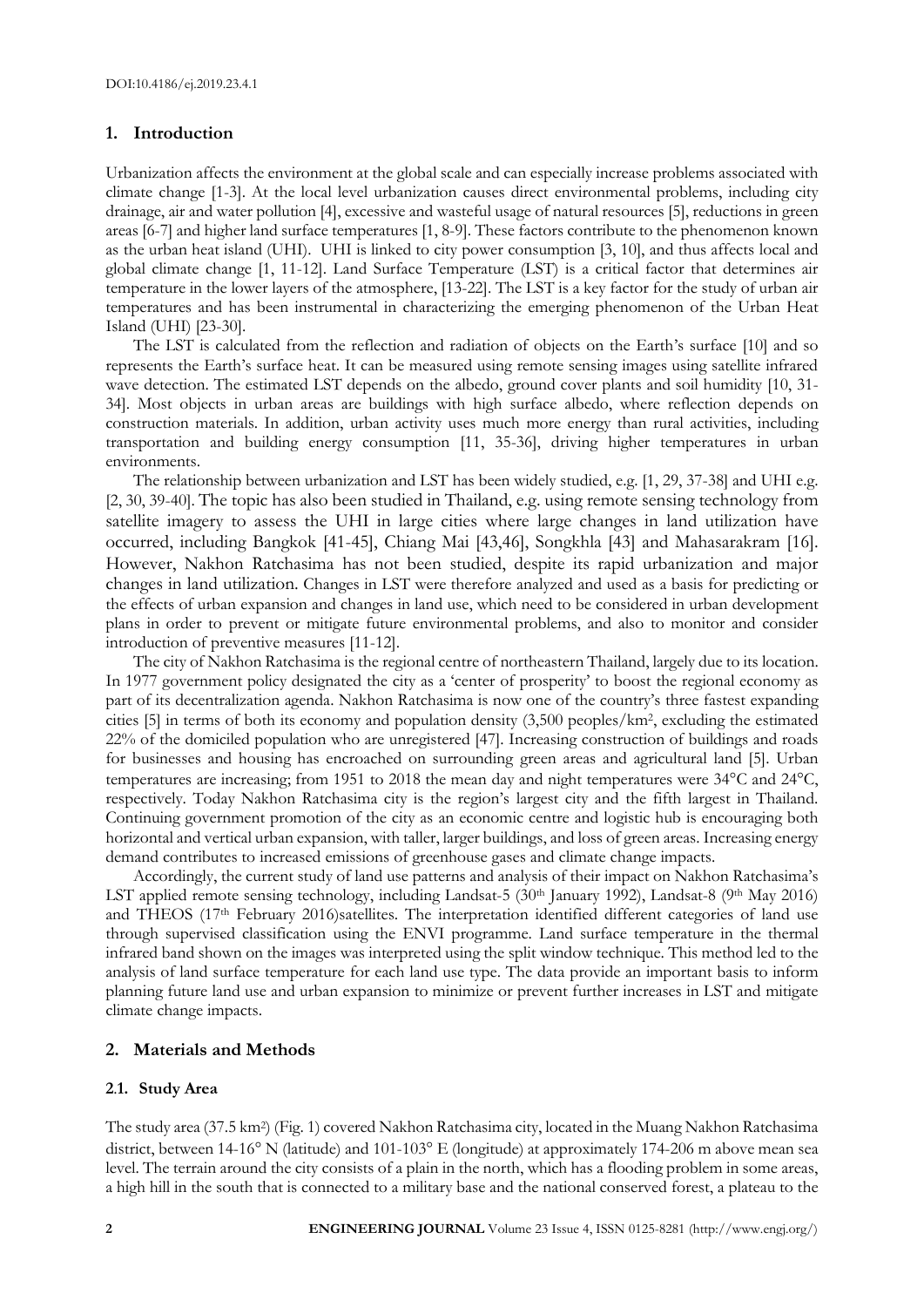west and a basin in the east. The Lam Ta Kong River flows through the city for a total 12 km of the river's length; the river banks were formerly major agricultural areas [7].



Fig. 1. Nakhon Ratchasima City Territories.

However, Nakhon Ratchasima's weather in the past 30 years (1985-2014), obtained from Nakhon Ratchasima Meteorological Station [48], reported that the average was 27.46°C Celsius. Thhe highest temperature was in April (30°C Celsius) and lowest in December (23.9°C Celsius). Average land surface temperature was 21.07°C Celsius which was the highest in September (23.52°C Celsius) and lowest in December (16.64°C Celsius). The wind speed was 2.01 knot. The average evaporation rate was 4.85 mm per day and reached 5.6 mm in the dry season.

#### **2**.**2. Evaluation of Land Usage**

The land usage was evaluated by interpreting satellite images [6, 49], Landsat-5TM (30<sup>th</sup> January 1992; at 09.55 am) using a thematic mapper system at 30-m image resolution and THEOS (17th February 2016; at 10.26 am) with a Multispectral 15-m image resolution, using the ENVI programme by supervised classification and digital number (DN) with maximum likelihood analysis. Even though the satellite imagery were derived from different sources, their resolution is sufficiently high to be used to study land utilization in urban areas [49-55]. In addition, both images were taken during the same season which is a similar time intervals, and are therefore comparable in terms of light or heating values, which have an impact on classification of image data. The land use data was additionally validated and adjusted by incorporating the geographic information data of the Nakhon Ratchasima municipal government (2016) [56] and field area inspection with more than 90% confidence [55].

Land usage was divided into four categories based on the USGS Circular 671 [49]: built-up areas (community areas and buildings); green area (agricultural land, forest and rangeland); bare land (wasteland, unused areas); and water sources (natural water sources and built-up water bodies). Some areas (totaling 6.7 km<sup>2</sup> ) were omitted because the land use categorization was ambiguous due to the similar reflection of the images such as combined city canal and some water sources.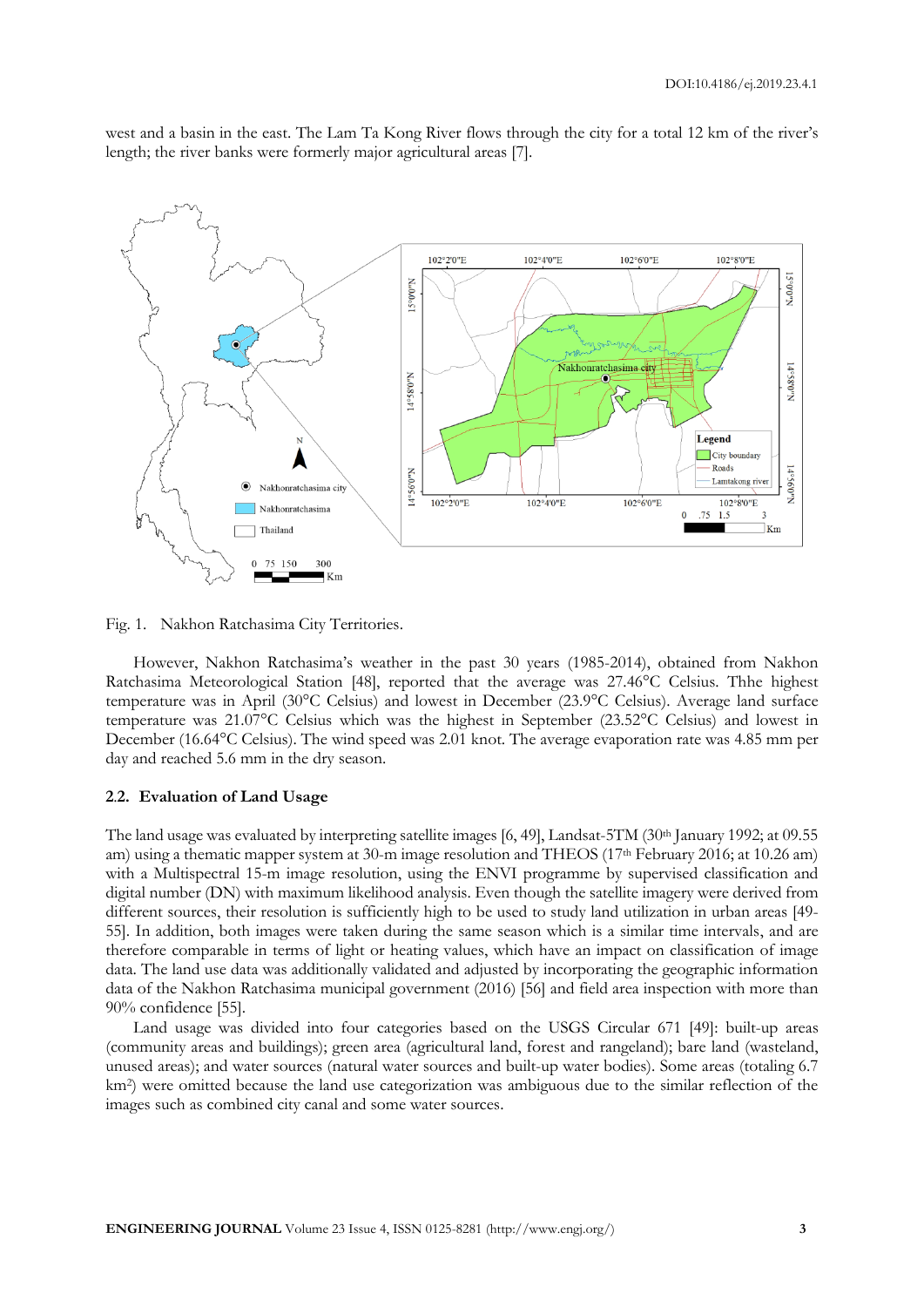# **2**.**3. Evaluation of the LST**

The LST was analyzed using remote sensing images [57] from Landsat-5TM (30th January 1992) and Landsat-8 (9th May 2016) with thermal infrared band (TIB: Landsat-5 Band 6 and Landsat-8 Band 10 and 11) from NASA's Earth Observing System using the ENVI programme with the Split window concept. The process is summarized below in Fig. 2.



Fig. 2. Methodology, approach and process.

(A) Albedo and LST measurements were correlated and an average relation established. Albedo is a parameter quantitatively describing the absorption/reflection behavior of a surface [58]. The measurement may differ depending on area type, vegetative cover and soil moisture [33-34]. For the brightness temperature, the LST was evaluated from thermal infrared data detected directly from the satellite images. The data could then be converted into degrees Kelvin using Eq. (1); [59]

$$
T = \frac{K_2}{\ln(\frac{K_1}{L_\lambda} + 1)},\tag{1}
$$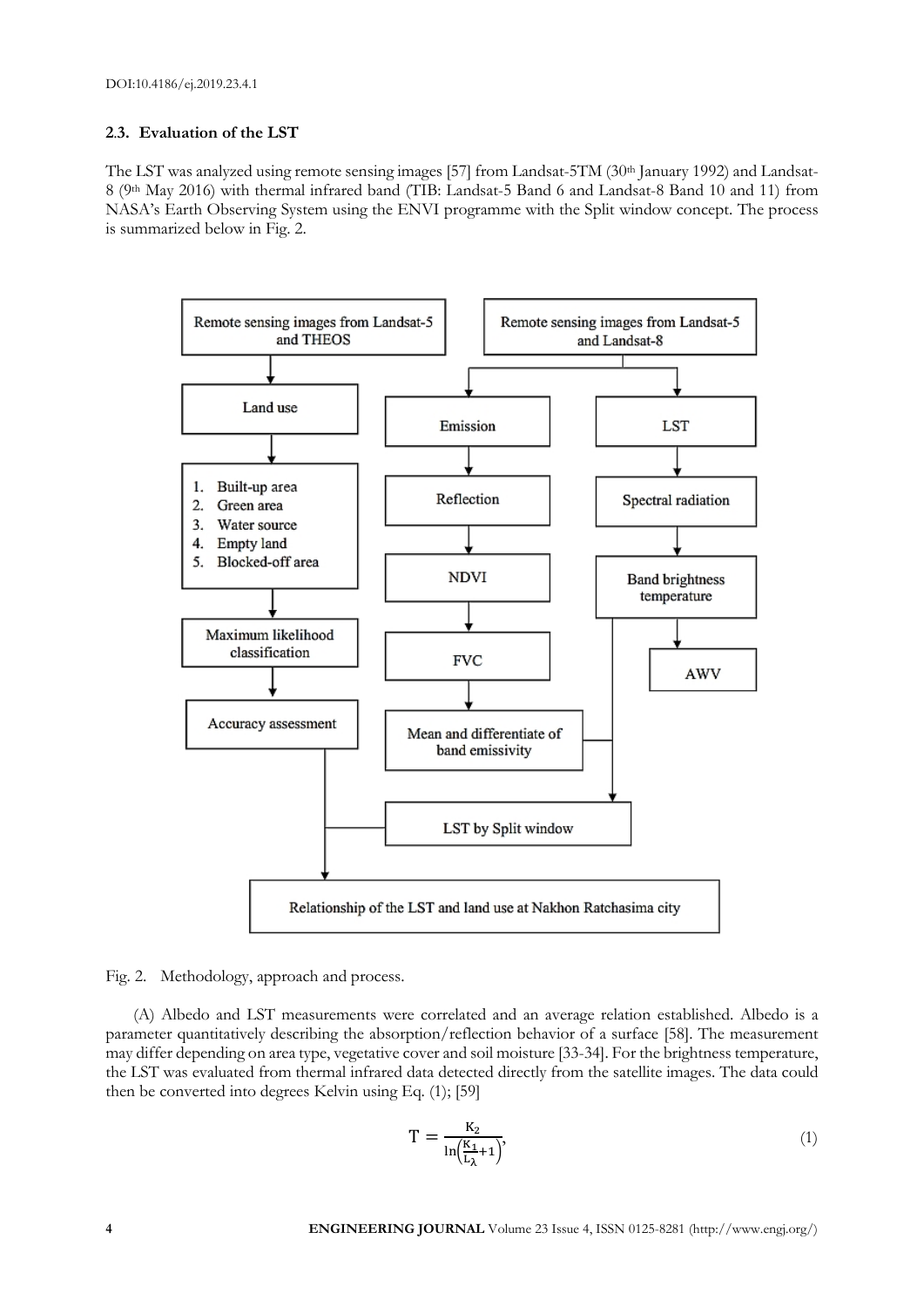where T is the effective at-sensor brightness temperature (Kelvin),  $K_2$  is the calibration constant 2 (Kelvin) (607.76 K for Landsat-5TM Band 6 and 774.8853 K, 480.8883 K for Landsat-8 Band 10 and 11, respectively),  $K_1$  is the calibration constant 1 (W/m<sup>2</sup> sr  $\mu$ m) (1,260.56 W/m<sup>2</sup> sr  $\mu$ m for Landsat-5TM Band 6 and 1,321.0789 W/m<sup>2</sup> sr µm and 1,201.1442 W/m<sup>2</sup> sr µm for Landsat-8 Band 10 and 11, respectively),  $L<sub>\lambda</sub>$  is the spectral radiance at the sensor's aperture  $(W/m^2 \text{ sr } \mu\text{m})$  and ln is the natural logarithm.

An object's spectral radiance is dependent on wavelength and the ratio between absorbed reflectance and transmittance. Objects with a high absorbance would also have a high radiance, as shown in Eq. (2) [59];

$$
L_{\lambda} = \left(\frac{LMAX_{\lambda} - LMIN_{\lambda}}{Q_{calmax} - Q_{calmin}}\right) \left(Q_{cal} - Q_{calmin}\right) + LMIN_{\lambda}
$$
\n(2)

where L is spectral radiance at the sensor's aperture (W/m<sup>2</sup> sr  $\mu$ m), Q<sub>cal</sub> is quantized calibrated pixel value (DN), Qc<sub>almin</sub> is minimum quantized calibrated pixel value corresponding to LMIN<sub>A</sub> (DN), Qcalmax is maximum quantized calibrated pixel value corresponding to  $LMAX<sub>λ</sub>$  (DN),  $LMIN<sub>λ</sub>$  is Spectral at-sensor radiance that is scaled to  $Q_{\text{calmin}}$  (W/m<sup>2</sup> sr  $\mu$ m) and LMAX<sub>4</sub> is Spectral at-sensor radiance that is scaled to  $Q_{\text{calmax}}$  (W/m<sup>2</sup> sr  $\mu$ m) [59]

(B) For the Land Surface Emissivity (LSE), [58] an object's radiation is low compared to the albedo because the Earth's surface cannot absorb all the energy and so the LSE was calculated from the fractional vegetation cover using the differential vegetation index [52], as shown in Eq. (3)

$$
LSE = \varepsilon_{s}(1 - FVC) + \varepsilon_{v} \times FVC,
$$
\n(3)

where ε\_s is the lowest emissivity (1.238 for Landsat-5TM Band 6 and 0.10033 for Landsat-8 Band 10 and 11), ε\_v is the highest emissivity (15.303 for Landsat-5 Band 6 and 22.0018 for Landsat-8 Band 10 and 11) and FVC is the fractional vegetation cover, calculated from the normalized difference in vegetation in each cell, as shown in Eq. (4);

$$
FVC = \frac{NDVI - NDVI_s}{NDVI_v - NDVI_s},
$$
\n(4)

where NDVI<sub>V</sub> is the NDVI of vegetation or highest value of NDVI, NDVI<sub>S</sub> is the NDVI of soil or lowest value of NDVI and NDVI is the normalized difference vegetation index, derived as shown in Eq. (5) [60];

$$
NDVI = \frac{\varrho_{NIR} - \varrho_{RED}}{\varrho_{NIR} + \varrho_{RED}},\tag{5}
$$

where  $\rho_{\text{NIR}}$  and  $\rho_{\text{RED}}$  are the reflection of vegetation under near infrared and red, respectively, and  $\rho$  is the reflection of soil cover, which depends on wavelength and the ratio of absorbance to reflection. Objects with a high reflection have a low absorbance [59] as shown in Eq. (6);

$$
\varrho_{\lambda} = M_{\varrho} Q_{\text{cal}} + A_{\varrho} \tag{6}
$$

where M\_ρ is the reflectance multi-band and A\_ρ is the reflectance add-band.

(C) Atmospheric water vapor (AWV) is a key parameter for the global hydrological cycle, and central to studies of global climate change, land surface-atmosphere energy exchange and watershed management [61]. AWV was determined from the ability to pass through the atmosphere in thermal infrared using the brightness temperature of the linear regression, The AWV was evaluated from thermal infrared data of the Spinning Enhanced Visible and Infrared Imager onboard Meteosat Second Generation satellite (assuming that the atmosphere is unchanged over the neighboring pixels where the land surface temperature and emissivity change). The split-window covariance-variance ratio (SWCVR) method relates AWV to the ratio of the upward transmittances of two thermal infrared bands, as shown in Eq. (7a, 7b);

$$
AWV = (a + b) \left(\frac{\tau_i}{\tau_i}\right), \tag{7a}
$$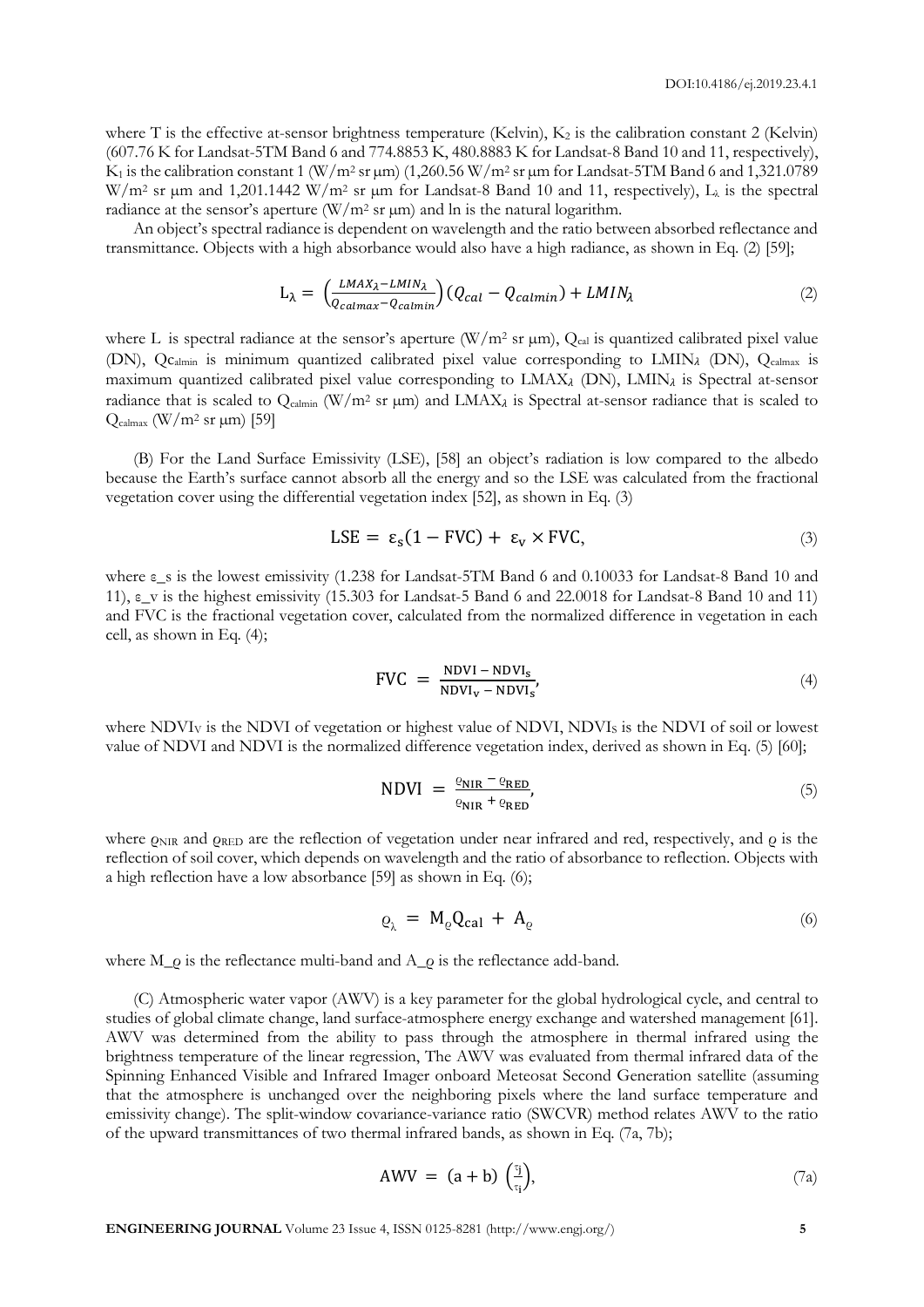and 
$$
\frac{\tau_{j}}{\tau_{i}} \approx R_{ji} = \frac{\sum_{k=1}^{N} (T_{i,k} - \overline{T}_{i})(T_{j,k} - \overline{T}_{j})}{\sum_{k=1}^{N} (T_{i,k} - \overline{T}_{j})^{2}},
$$
(7b)

where, a and b are coefficients derived from simulation; τ is the channel effective transmittance; the subscripts i and j represent, respectively, the first and second channels of Thermal InfraRed Sensor (TIRS); N is the number of adjacent pixels (excluding water and cloud pixels) in a window size (i.e.,  $n \times n$ ), Ti,k and Tj,k are the brightness temperatures (K) of the channels i and j for the kth pixel, while i T and j T are the mean or median brightness temperatures of the N pixels for the two channels.

Note that, τj/τi is not fully equal to Rji due to the variation of the land cover and emissivity of both i and j channels for the N pixels. [61]

(D) The LST was then calculated from the brightness temperature, LSE and AWV as shown in Eq. (8);

$$
LST = (T_{10} + C_{10} - T_{11}) + (T_{10} - T_{11})^2 C_0 + (C_3 + C_4 wv)(1 - \epsilon) + (C_5 + C_6 A Wv) \Delta \epsilon
$$
\n(8)

where  $T_{10}$  and  $T_{11}$  are the brightness temperature of the TIB,  $\varepsilon$  is the mean LSE of the TIB,  $\Delta \varepsilon$  is the difference in LSE of the TIB, and  $C_0$  to  $C_6$  are the split window concept constants (the constants remain the same under all conditions) [58] (Table 1).

| Table 1. Constants of the split window concept. |  |  |  |  |  |  |
|-------------------------------------------------|--|--|--|--|--|--|
|-------------------------------------------------|--|--|--|--|--|--|

| onstant    | ◡                                                          | ◡        | $\sim$ | ءت              | $\sim$           | () ب                            | ີ     |
|------------|------------------------------------------------------------|----------|--------|-----------------|------------------|---------------------------------|-------|
| --<br>alue | $\overline{\phantom{0}}$<br>- 1<br>$J_{\bullet}U$ /<br>. . | 7 U<br>. | U.IOJ  | $\sim$<br>34.3U | $\sim$<br>.2.290 | $\cap$<br>-<br>$1 \overline{2}$ | 16.40 |

#### **2**.**4. Relationship of the LST and Land Use**

The relationship between LST and land use was analyzed by randomly selecting 30 points from each land use category to study the characteristics and different LST patterns within each land use category. The data were used to construct a linear regression equation by the least square method [60], as shown in Eq. (9), after calculating the Pearson's correlation coefficient at a statistical significance of  $p < 0.01$ , as shown in Eq. (10);

$$
r = \frac{n \sum XY - \sum X \sum Y}{\sqrt{[n \sum X^2 - (\sum X)^2][n \sum Y^2 - (\sum Y)^2]}}
$$
\n(9)

$$
Y = a + b(X) \tag{10}
$$

where r is the Pearson's correlation coefficient, Y is the calculated mean LST, X is the ratio or percentage of urban areas and buildings (calculated during the satellite interpretation process), a is the Y axis point of intersection and b is the slope of the equation.

#### **3. Results**

#### **3**.**1. Land Use Pattern in Nakhon Ratchasima City**

Data based on satellite image interpretation showed 92.37% confidence level and a Kappa Coefficient of 0.89 for 1992; for 2016, the confidence level and Kappa Coefficient were 92.13% and 0.88, respectively. The largest area of the city was occupied by community settlements and buildings (47.76% of the total area), followed by green areas  $(37.45\%)$ , bare land  $(13.19\%)$  and water bodies  $(1.60\%)$  (Fig. 3.). Community settlements and buildings are dispersed throughout the city areas, except for the plateau located in the northeast part of the city, which mainly comprises agricultural areas growing mostly vegetables. Bare land is distributed across the community areas.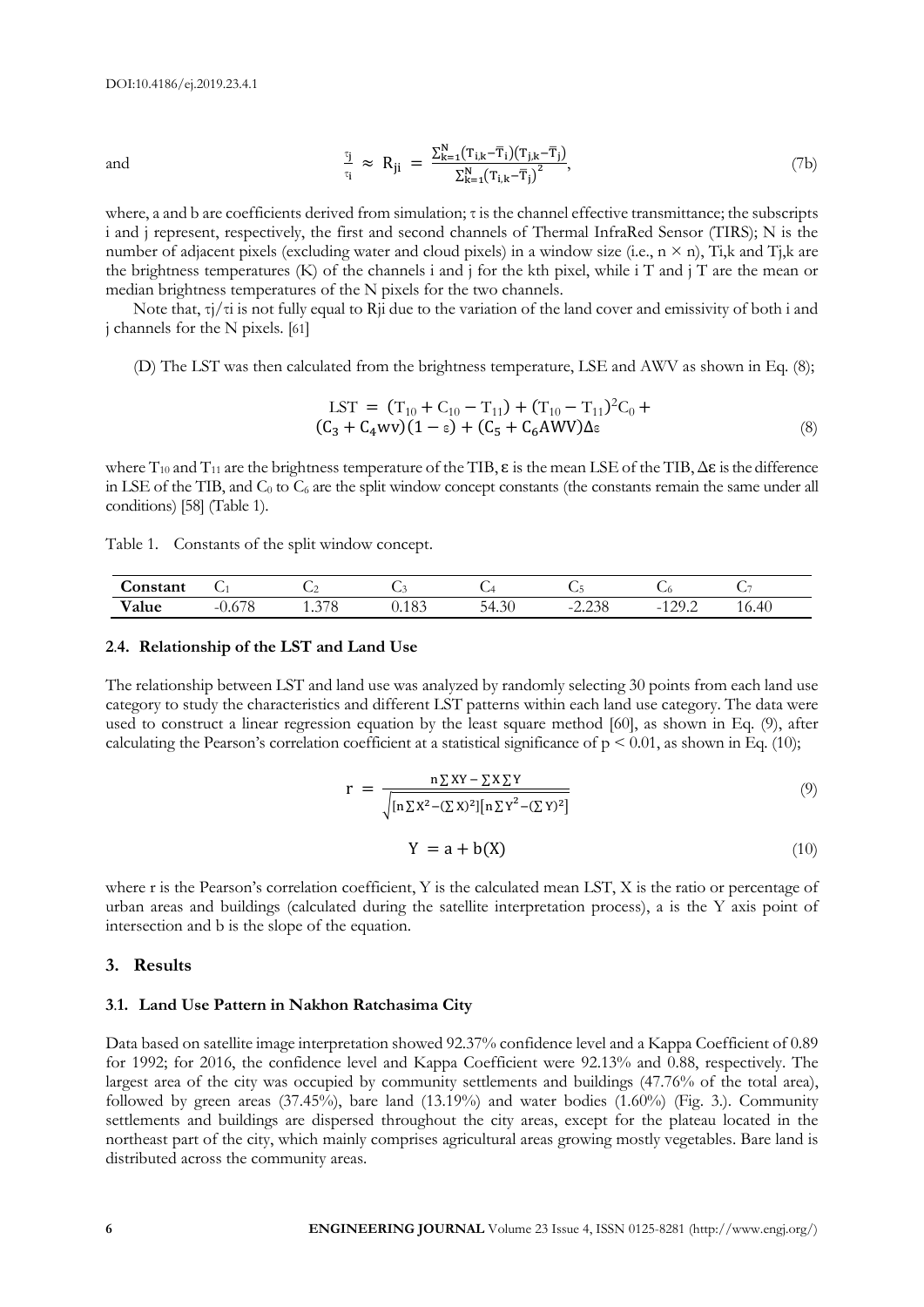Nakhon Ratchasima has and still is rapidly expanding economically, with a concomitant high degree of urbanization which has brought major changes in land use over the last 24 years. Community settlements and buildings have expanded to cover 70.80% of the total area (1.72% increase p.a.), while the green area has been reduced to only 20.79% (2.52% reduction p.a.) and bare land has been reduced to 6.38% (3.10% decrease p.a.) However, water bodies have increased marginally (1.04% increase p.a.) as shown in Fig. 3.



Fig. 3. Land use in Nakhon Ratchasima city between 1992 and 2016.

# **3**.**2. LST of Nakhon Ratchasima City**

Analysis of Nakhon Ratchasima city's LST revealed that on 30 January 1992 it was 24.74 °C, with the mean LST of community settlements and buildings being the highest (25.43 °C), then bare land (24.97 °C), water bodies (24.75 °C) and green areas (24.44 °C) as presented in Table 2 and Fig. 4.

Table 2. Mean and range of LST for each land use category in Nakhon Ratchasima City (1992 and 2016).

|                      | LST     |         |       |         |         |       |  |
|----------------------|---------|---------|-------|---------|---------|-------|--|
| Land use             |         | 1992    |       |         |         |       |  |
|                      | Maximum | Minimum | Mean  | Maximum | Minimum | Mean  |  |
| Built-up area        | 27.68   | 23.82   | 25.43 | 31.25   | 27.56   | 28.74 |  |
| Green area           | 25.98   | 22.50   | 24.44 | 28.89   | 25.15   | 27.20 |  |
| Bare land            | 26.83   | 22.94   | 24.97 | 29.74   | 26.68   | 28.11 |  |
| <b>Water Sources</b> | 26.83   | 22.50   | 24.75 | 29.44   | 25.39   | 27.72 |  |

The highest LST (28.10  $^{\circ}$ C) was located in the old city area, east of the town hall on Mahatthai Road. This area has a high density of residential, commercial and government office buildings and is an important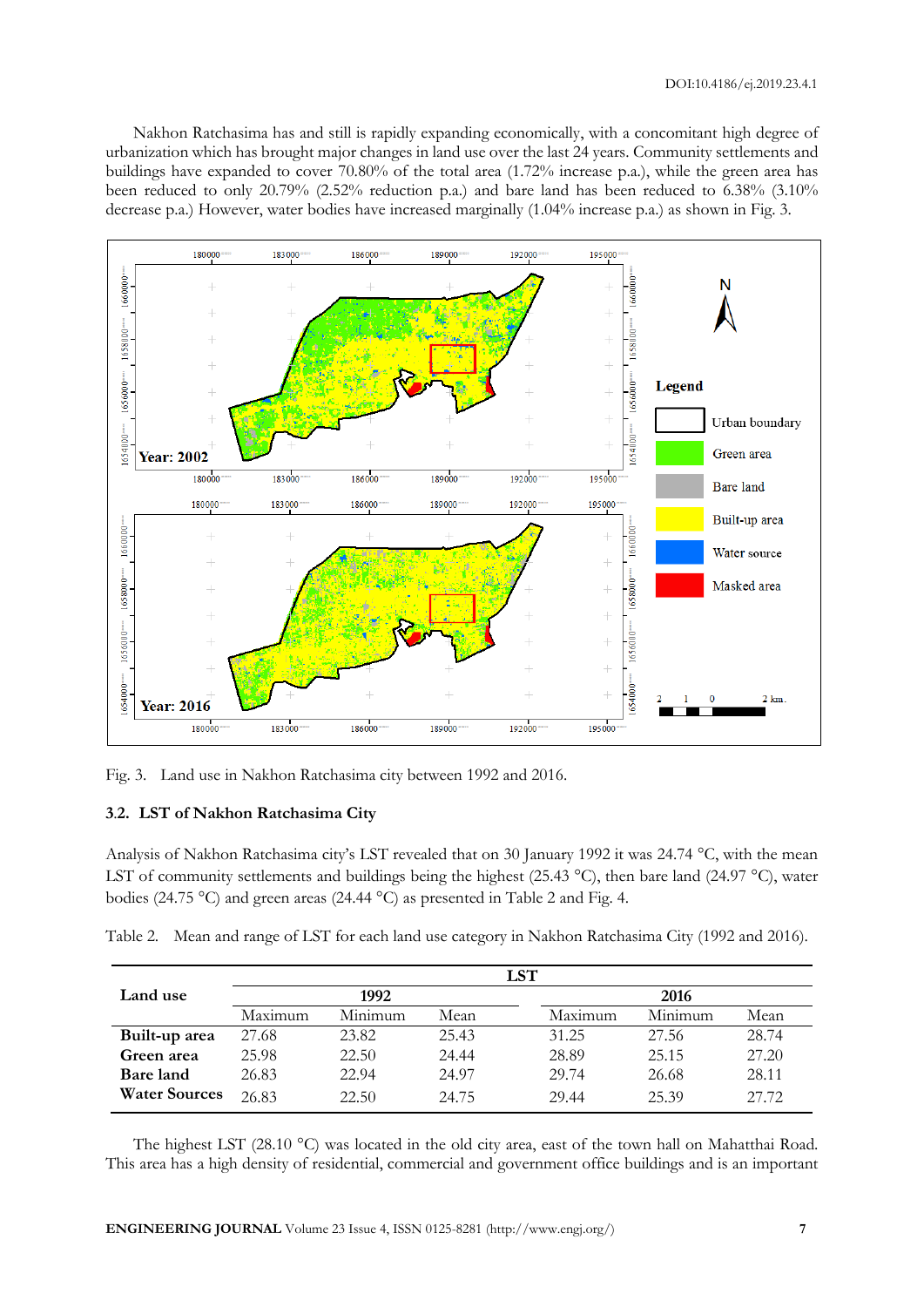commercial and economic hub. Boong Ta Lua Water Park (0.48 km<sup>2</sup> ) had the lowest LST. The water park is the city's main public park and also serves as the main water storage body for the adjacent military base.

Analysis of the city's LST from remote sensing images of Landsat-8 on 9 May 2016 revealed a 3.30 °C increase in the mean LST to 28.04 °C from 1992 to 2016. Community settlements and buildings had the highest mean LST (28.74 °C), followed by bare land (28.11 °C), water sources (27.72 °C) and green areas  $(27.20 \degree C)$  (Table 2 and Fig. 4).



Fig. 4. LST of Nakhon Ratchasima city in 1992 and 2016.

By 2016, the mean LST in the city had increased for all land use categories, compared to 1992 data. Community settlements and buildings showed the highest increases (3.32 °C), followed by a 3.14 °C, 2.97 °C, and 2.76 °C increases for bare land, water sources and green areas, respectively.

When analyzed based on area, the Terminal 21 shopping mall had the highest mean LST (31.25 °C). This is a large shopping mall (approximately 0.05 km<sup>2</sup> ) and had a similar LST as high as The Mall, another large shopping mall in the province (approximately 0.09 km<sup>2</sup> ). The areas around the municipal government, the building area for the Klang station shopping mall, and east of the petrol station at the north, next to the second transport station of Nakhon Ratchasima city, all had a mean LST of about 31 °C with the land use in these areas being primarily commercial activities and services, including community settlements and building an immersive new shopping mall. These all reflect the recent rapid economic expansion and development of the city. The lowest mean LST was located at Boong Ta Lua Water Park (22.50 º C).

# **3**.**3. Relationship between LST and Land Use in Nakhon Ratchasima City**

Analysis of the relationship between LST and land use revealed that the community settlements and buildings was highly related to the LST (Pearson's correlation coefficient  $= 0.8139$ ;  $P < 0.01$ ). These data were used to construct a linear regression equation, shown in Eq. (11). The equation had a coefficient of determination of 0.6625.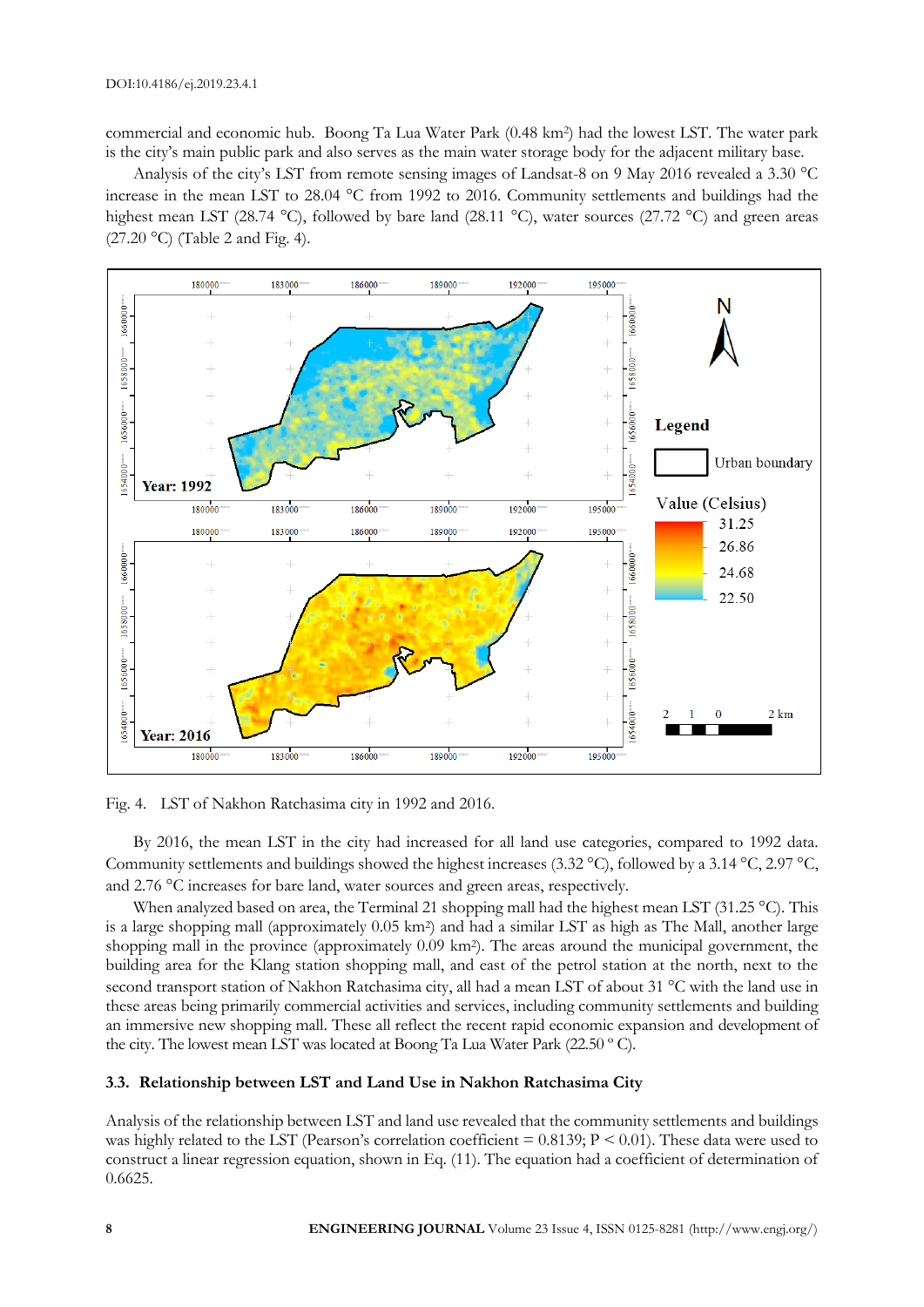$$
y = 19.09205 + 0.146597x \tag{11}
$$

where x is the built-up area  $\frac{1}{2}$  and y is the mean LST  $\frac{1}{2}$ .

The obtained linear regression between the LST and the changing sizes of community and building areas revealed that the mean LST increased as the proportion of community and building areas increased (Fig. 5). In 2016, community and building areas comprised 70.80% of the total area with a mean LST of about 29.35 ºC. If this area is increased to 80% in the future, the mean LST would be projected to increase to approximately 30.81 ºC, or a rate of 0.146597 ºC for every 1% increase in the ratio of community and building areas to total area.



Fig. 5. Relationship between the built-up area (x) and mean LST (y).

Considering the ratio of changes in area of land use and the mean LST, all green areas of the city had a four-fold lower ratio than that of the community and building areas, with a difference in their mean LST of 2.76 ºC. Due to the increased community and building areas, the mean LST was increased by 3.32 ºC (Fig. 6.).

## **4. Discussion and Conclusion**

At an overall level of 90%, the accuracy of the satellite imageries interpretation obtained from this study were considered reliable [29-30, 55, 60]. The data were in accordance with several research studies focusing on the overall accuracy of identifying land use categories using satellite imagery. For example, a study reported by English Bazar Municipality of Malda District [29] cited accuracy levels of 90.21% (2010) and 93.62% (2014). Another study regarding land use change in Tehran, Iran [30] indicated an overall accuracy of 93.41% in 2010; a third report from the north-western coastal desert of Egypt [62] cited an overall accuracy of 92.53% (1988), 93.77% (1999) and 97.30% (2011).

The research supports the hypothesis that LST increases with increased urbanization, and especially as a result of expansion of communities and buildings. This is in accordance with the findings of previous studies. e.g. [1, 4, 8, 63-64, 65-72] showing that the highest temperatures are found at large (concrete) buildings such as shopping malls in particular as well as other large concrete constructions such as petrol stations, car parks, commercial stalls and community areas, all of which are distributed throughout the city centre and the old city. These buildings absorb and release thermal admittance, and also have a high reflection of the surface albedo [3, 13, 39]. [5] stated that the commercial sector was located at the city centre where there was a high density of buildings and populations. These areas have high mean temperatures compared to other areas of the city. Moreover, more energy is used for air conditioners and traffic in the city centre, which further increases the increased LST [1, 35].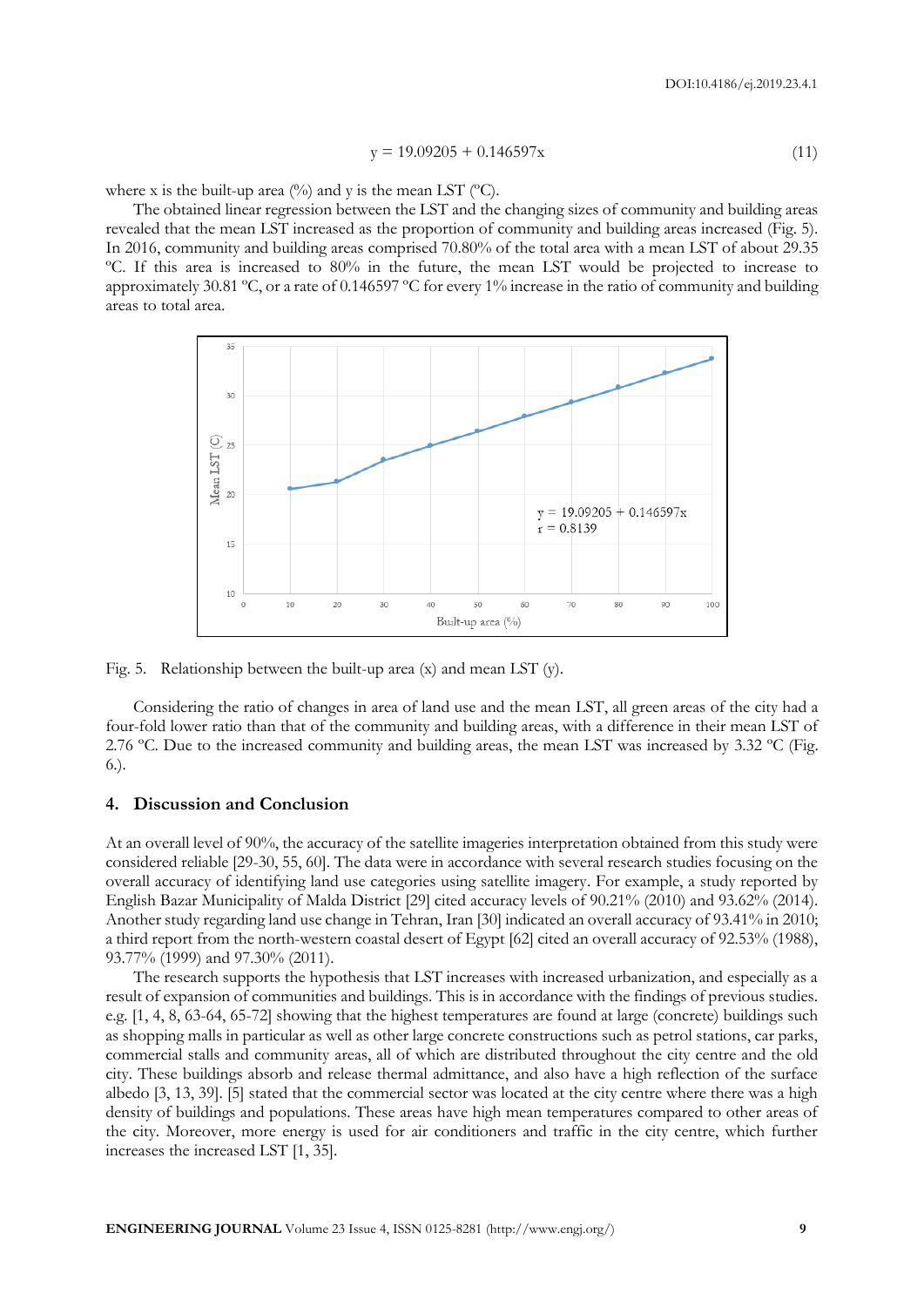

Fig. 6. Mean LST in each land use of Nakhon Ratchasima city in 1992 and 2016.

The results of LST in 1992 obtained from satellite image interpretation in this study was in accordance with the meteorological data for the same period [48]. The data revealed that in 1992, the average LST was 297.95 K (24.80 °C) which was close to the satellite data interpretation projection of 297.89 K (24.74 °C). In May 2016, the average LST was 304.15 K (31 °C), while interpretation of satellite image data projected 301.19 K (28.04 °C). The average LST from meteorological data was approximately 2.96 K (3 °C) higher than the satellite image interpretation. This was due to higher summer temperatures [73]. The evaporation rate for the area on 9 May was higher (6.2 mm) than the average dry season evaporation rate (5.6 mm). The data from satellite was obtained during the day (10:31 am) when both temperature and evaporation rate were low. Soil moisture retained the temperature within the soil which reduced the temperature when the image was taken to below the average daytime LST [33-34]. The mean difference between LST obtained from satellite image interpretation and the actual temperature obtained from the area was found to be below 3 K, which is considered acceptable according to many studies (e.g. [74-75]).

The lowest LST was found for the green areas because vegetation helps reduce the LST through evapotranspiration, increasing atmospheric and soil humidity [9, 36, 76]. Moreover, chlorophyll in plants reduced reflection, leading to a lower LST [38, 77]. This study found a negative correlation between LST and the proportion of green area land use. When the proportion of green areas increased, LST decreased, which is in agreement with previous studies [3, 36, 65, 77] which associated reductions in LST with increasing ground covering vegetation [28, 32, 38, 76]. A previous study in Gabornone, Botswana reported the difference in the LST betwen green and city centre areas was about 2-4 ºC [29], whilst in Singapore where there was a higher difference of 4.01 ºC between green areas and the city centre [74], reflecting the fact that Singapore city center has a higher density of buildings, both horizontally and vertically.

The proportion of bare land and water bodies are both low in Nakhon Ratchasima city and so they do not markedly affect the LST directly; however, this could change with increasing urbanization. When bare land is transformed to community settlements and buildings their reflectivity is dependent on the materials used to cover the bare land; building materials such as concrete have a high reflectance. Water sources have a lower mean LST due to the cooling effect of water evaporation from the water surface. Adjacent areas receive humid air, which lowers the LST [3, 76].

Urban planning should aim to reduce urban sprawl; land use planning is therefore crucial for managing city areas to control expansion and ensure appropriate land use. The provision of conserved and protected green areas to preserve the ecosystem would help control the city's LST. However, to specify the effect of land use change on temperature per unit is rather challenging due to the multiplicity of contributing factors,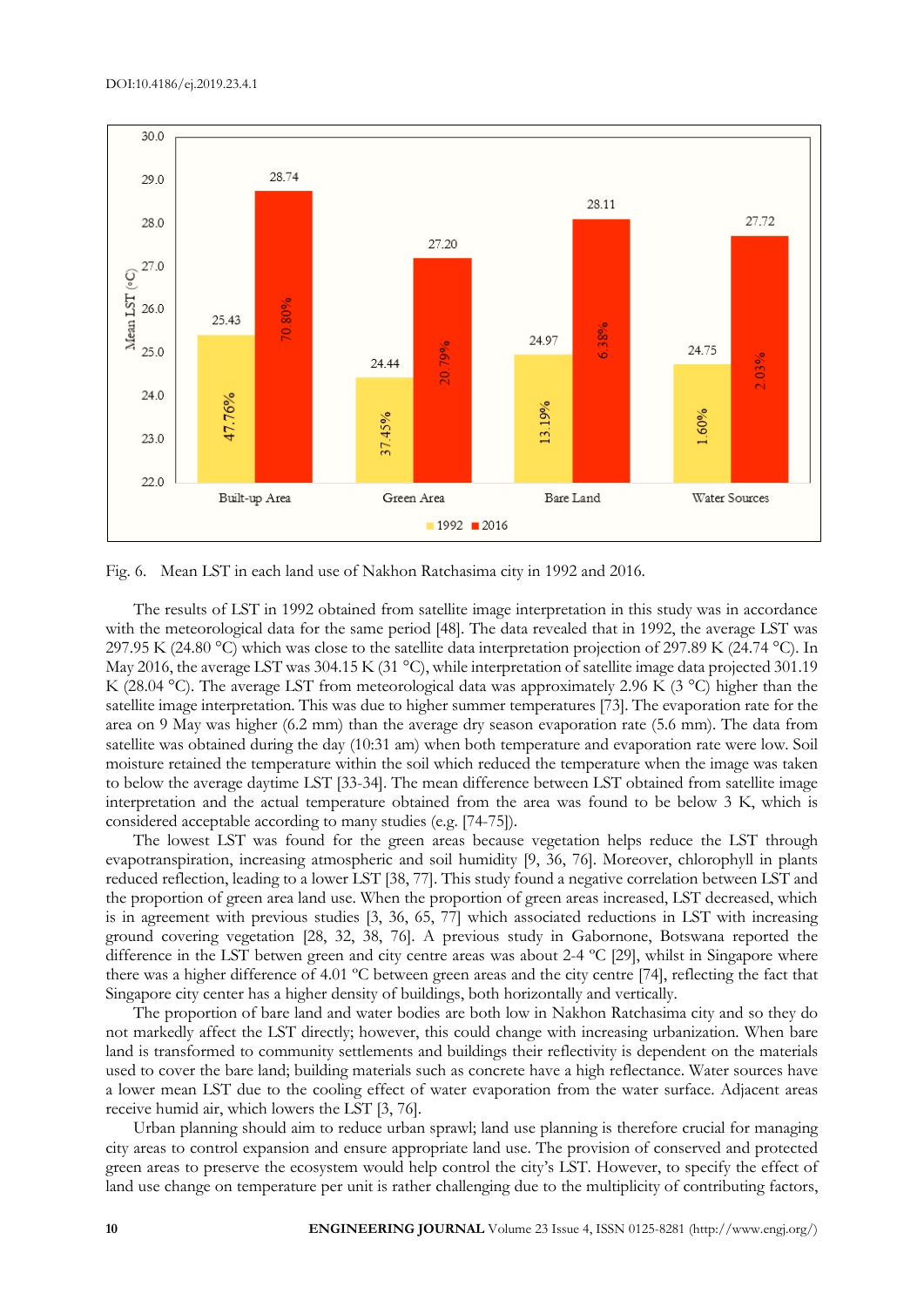including climate, terrain, season, city pattern and city composition. Therefore, further research is needed to provide a more precise projections of how land use change might affect LST.

#### **Acknowledgements**

This research was supported by 90th Anniversary of Chulalongkorn University (Ratchadaphisek Somphot Endowment Fund). Additionally, the research was partially supported by the "Innovation in Increasing the Organic Carbon in Soil for Sustainable Agricultural Purpose in Saline Soil Areas: First Year Pilot Project at the Lam Ta Kong Watershed", Ratchadaphisek Somphot Endowment Fund (2014), Chulalongkorn University (CU-57-090-IC).

## **References**

- [1] D. Argüeso, J. P. Evans, L. Fita, and K. J. Bormann, "Temperature response to future urbanization and climate change," *Climate Dynamics*, vol. 42, no. 7-8, pp. 2183-2199, April 2014.
- [2] A. Chudnovsky, E. Ben-Dor, and H. Saaroni, "Diurnal thermal behavior of selected urban objects using remote sensing measurements," *Energy and Buildings*, vol. 36, no. 11, pp. 1063-1074, November 2004.
- [3] J. Voogt, "Urban heat islands: Hotter cities," American Institute of Biological Sciences, November 2004. Available: http://www.actionbioscience.org/environment/voogt.html
- [4] American Forest. (2005). Urbanization affects [Online]. Available: https://www.americanforests.org/our-work/climate/ [Accessed: July 25, 2017]
- [5] S. Wijitkosum and T. Sriburi, "Impact of urban expansion on water demand: The case study of Nakhon Ratchasima city, Lam Ta Kong Watershed," *Nakhara: Journal of Environmental Design and Planning*, vol. 4, pp. 69-88, 2008.
- [6] Y. Ma and R. Xu, "Remote sensing monitoring and driving force analysis of urban expansion in Guangzhou City, China," *Habitat International*, vol. 34, pp. 228-235, 2010.
- [7] S. Wijitkosum, "The settlement evolution of Nakhon Ratchasima city," *Thailand Environmental Journal*, vol. 14, no. 3, 2010.
- [8] K. F. Ahmed, G. Wang, J. Silander, A. M. Wilson, J. M. Allen, R. Horton, and R. Anyah, "Statistical downscaling and bias correction of climate model outputs for climate change impact assessment in the U.S. northeast," *Global and Planetary Change*, vol. 100, pp. 320-332, January 2013.
- [9] R. V. Pouyat, J. Aitkenhead-Peterson, and A. Volder, "Chemical, physical, and biological characteristics of urban soils," *Urban Ecosystem Ecology*, vol. 55, pp. 119-152, 2010.
- [10] P. A. Mirzaei and F. Haghighat, "A novel approach to enhance outdoor air quality: Pedestrian ventilation system," *Building and Environment*, vol. 45, no. 7, pp. 1582-1593, July 2010.
- [11] United Nations, "United Nations climate change conference," in *PIF Congress Centre, Poznań International Fair*, Poznań, Poland, 2008.
- [12] United Nations Population Fund, "The state of the world population 2007," in *UNFPA*, New York, 2007.
- [13] J. A. Voogt and T. R. Oke, "Thermal remote sensing of urban climates," *Remote Sensing of Environment*, vol. 86, no. 3, pp. 370-384, 2003.
- [14] S. Stisen, K. H. Jensen, I. Sandholt, and D. I. F. Grimes, "A remote sensing driven distributed hydrological model of the Senegal River basin," *Journal of Hydrology*, vol. 354, pp. 101−10.8, 2008.
- [15] R. Tang, Z. Li, and B. Tang, "An application of the Ts-VI triangle method with enhanced edges determination for evapotranspiration estimation from MODIS data in arid and semi-arid regions: Implementation and validation," *Remote Sensing of Environment*, vol. 114, no. 3, pp. 540–551, 2010.
- [16] T. Laosuwan and S. Sangpradit, "Urban heat island monitoring and analysis by using integration of satellite data and knowledge based method," *Int. J. Dev. Sustain.*, vol. 1, pp. 99–110, 2012.
- [17] M. Srivanit and K. Hokao, "Effects of urban development and spatial characteristics on urban thermal environment in Chiang Mai Metropolitan, Thailand," *Lowl. Technol. Int.*, vol. 14, pp. 9–22, 2012.
- [18] Y.-A. Liou and S. K. Kar, "Evapotranspiration estimation with remote sensing and various surface energy balance algorithms—A review," *Energies.*, vol. 7, no. 5, pp. 2821-2849, 2014.
- [19] L. Song, W. P. Kustas, S. Liu, P. D. Colaizzi, H. Nieto, Z. Xu, Y. Ma, M. Li, T. Xu, N. Agam, J. A. Tolk, and S. R.. Evett, "Applications of a thermalbased two-source energy balance model using Priestley-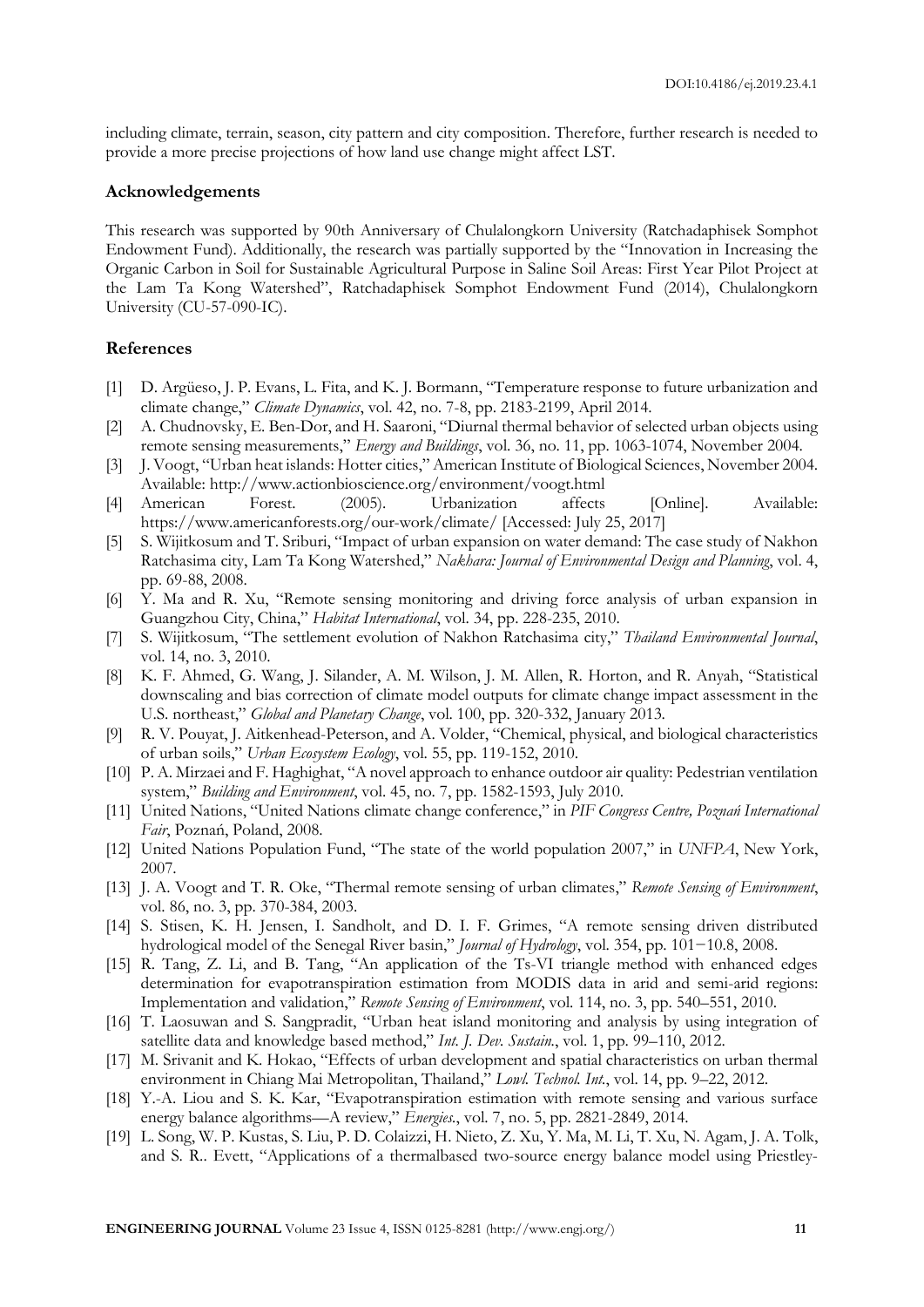Taylor approach for surface temperature partitioning under advective conditions," *J. Hydrol.*, vol. 540, pp. 574–587, 2016.

- [20] H. B. Erlandsen, I. Haddeland, L. M. Tallaksen, and J. Kristiansen, "The sensitivity of the terrestrial surface energy and water balance estimates in the WRF model to lower surface boundary representations: A South Norway case study," *J. Hydrometeorol.*, vol. 18, no. 1, pp. 265-284, 2017.
- [21] R. S. Padron, L. Gudmundsson, P. Greve, and S. I. Seneviratne, "Largescale controls of the surface water balance over land: insights from a systematic review and meta-analysis," *Water Resour. Res.*, vol. 53, no. 11, pp. 9659-9678, 2017.
- [22] P. KuipersMunneke, C. J. P. P. Smeets, C. H. Reijmer, J. Oerlemans, R. S. W. van de Wal, and M. R. van den Broeke, "The K-transect on the western Greenland Ice Sheet: Surface energy balance (2003- 2016)," *Arct. Antarct. Alp. Res.*, vol. 50, no. 1, p. e1420952, 2018.
- [23] S. Jalan and K. Sharma, "Spatio-temporal assessment of land use/land cover dynamics and urban heat island of Jaipur city using satellite data," *Int. Arch. Photogr. Remote Sens. Spat. Inform. Sci.*, vol. 40, no. 8, pp. 767, 2014.
- [24] R. K. Mall, A. Gupta, and G. Sonkar, "Effect of climate change on agricultural crops," *Current Developments in Biotechnology and Bioengineering*, pp. 23–46., 2017.
- [25] S. Wang, H. Zheng, S. Liu, Y. Miao, and J. Li, "Numerical study on the stomatal responses to dry-hot wind episodes and its effects on land atmosphere interactions," *PLoS ONE*, vol. 11, no. 9, p. e0162852, 2016.
- [26] R. C. Estoque, Y. Murayama, and S. W. Myint., "Effects of landscape composition and pattern on land surface temperature: an urban heat island study in the megacities of Southeast Asia," *Sci. Total Environ.*, vol. 577, pp. 349–359, 2017.
- [27] W. Zhu, A. Lu, S. Jia, J. Yan, and R. Mahmood, "Retrievals of all-weather daytime air temperature from MODIS products," *Remote Sens. Environ.*, vol. 189, pp. 152-163, 2017.
- [28] Y. Naing, V. Nitivattananon, and O. Shipin, "Green roof retrofitting: Potential assessment in an academic campus," Engineering Journal, vol. 21, no. 7, pp. 57-74, Dec. 2017.
- [29] S. Pal and S. Ziaul, "Detection of land use and land cover change and land surface temperature in English Bazar urban centre," *The Egyptian Journal of Remote Sensing and Space Science*, vol. 20, no. 1, pp. 125- 145, 2017.
- [30] M. Bokaie, M. Kheirkhah Zarkesh, P. Daneshkar Arasteh, and A. Hosseini, "Assessment of urban heat island based on the relationship between land surface temperature and land use/land cover in Tehran," *Sustainable Cities and Society*, vol. 23, pp. 94-104, 2016.
- [31] Copernicus Global Land Service. (2017). Land Surface Temperature and Surface Albedo. [Online]. Available: https://land.copernicus.eu/global/ [Accessed: August 17, 2017]
- [32] P. Jonsson, "Vegetation as an urban climate control in the subtropical city of Gaborone, Botswana," *International Journal of Climatology*, vol. 24, no. 10, pp. 1307-1322, August 2004.
- [33] S. N. Goward, "Thermal behavior of urban landscapes and the urban heat island," *Physic. Geogr.*, vol. 2, pp. 19–33, 1981.
- [34] W. Zhao and Z. L. Li, "Sensitivity study of soil moisture on the temporal evolution of surface temperature over bare surfaces," *International Journal of Remote Sensing*, vol. 34, no. 9-10, pp. 3314-3331, 2013.
- [35] M. Santamouris, C. Cartalis, A. Synnefa, and D. Kolokotsa, "On the impact of urban heat island and global warming on the power demand and electricity consumption of buildings-A review," *Energy and Buildings*, vol. 98, pp. 119-124, July 2015.
- [36] W. Yue, J. Xu, W. Tan, and L. Xu, "The relationship between land surface temperature and NDVI with remote sensing: application to Shanghai Landsat 7 ETM+ data," *International Journal of Remote Sensing*, vol. 28, no. 15, pp. 3205-3226, July 2007.
- [37] X. Cao, A. Onishi, J. Chen, and H. Imura, "Quantifying the cool island intensity of urban parks using ASTER and IKONOS data," *Landscape and Urban Planning*, vol. 96, no. 4, pp. 224-231, June 2010.
- [38] S. Hamada and T. Ohta, "Seasonal variations in the cooling effect of urban green areas on surrounding urban areas," *Urban Forest and Urban Greening*, vol. 9, no. 1, pp. 15–24, 2010.
- [39] B. Tam, W. Gough, and T. Mohsin, "The impact of urbanization and the urban heat island effect on day to day temperature variation," *Urban Climate*, vol. 12, pp. 1-10, June 2015.
- [40] X. L. Chen, H. M. Zhao, P. X. Li, and Z. Y. Yin, "Remote sensing image-based analysis of the relationship between urban heat island and land use/cover changes," *Remote Sensing of Environment*, vol. 104, no. 2, pp. 133-146, September 2006.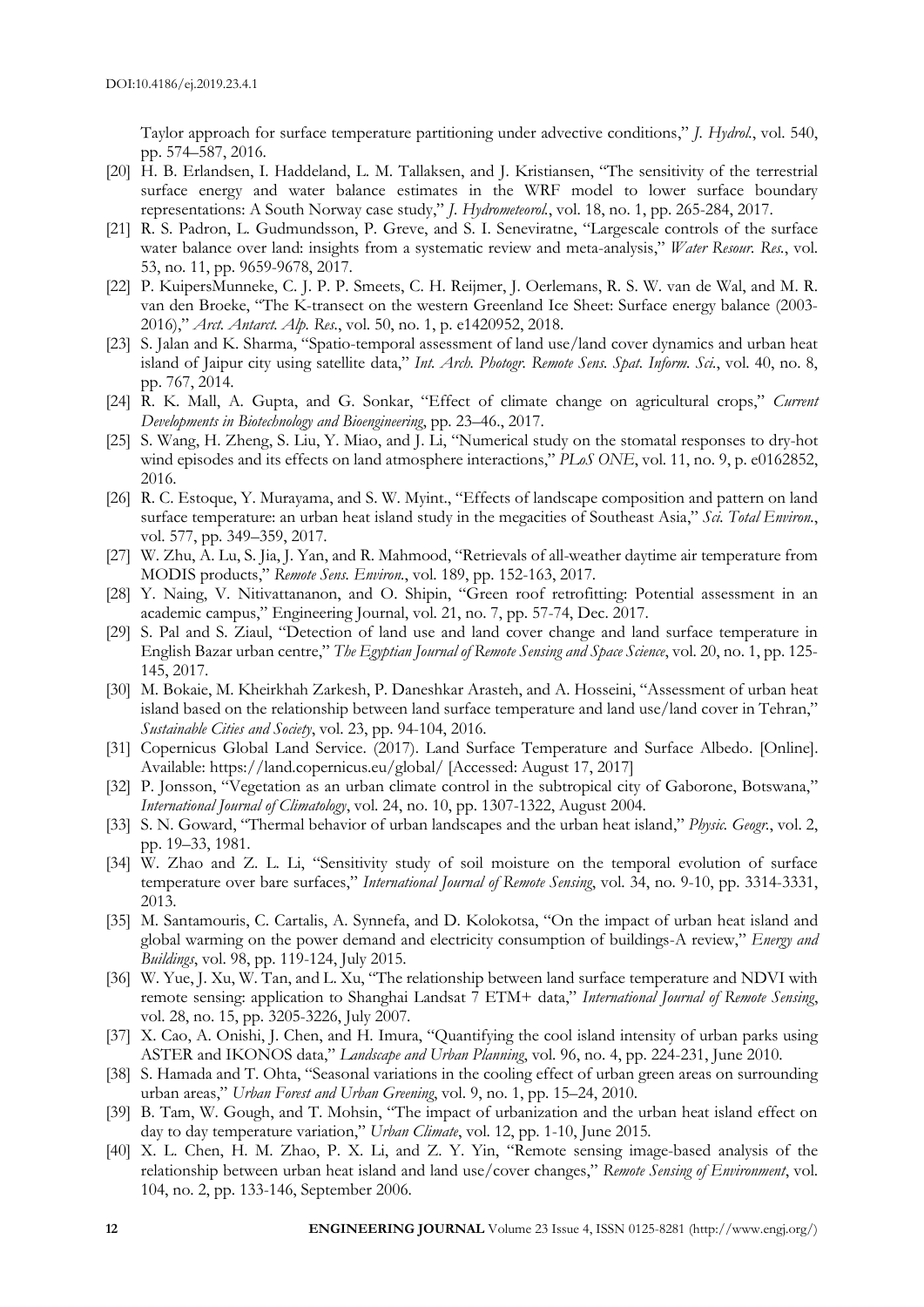- [41] C. Keeratikasikorn and S. Bonafoni, "Urban heat island analysis over the land use zoning plan of Bangkok by means of Landsat 8 Imagery," *Remote Sensing*, vol. 10, no. 3, pp. 440, 2018.
- [42] C. Keeratikasikorn and S. Bonafoni, "Satellite images and Gaussian parameterization for an extensive analysis of urban heat islands in Thailand," *Remote Sensing*, vol. 10, no. 5, pp. 665, 2018.
- [43] Y. Jongtanom, C. Kositanont and S. Baulert, "Temporal variations of urban heat island intensity in three major cities, Thailand," *Mod. Appl. Sci.*, vol. 5, pp. 105–110, 2011.
- [44] S. D. Arifwidodo and T. Tanaka, "The characteristics of urban heat island in Bangkok, Thailand," *Procedia Soc. Behav. Sci.*, vol. 195, pp. 423–428, 2015.
- [45] S. Arifwidodo and O. Chandrasiri, "Urban heat island and household energy consumption in Bangkok, Thailand," Energy Proc., vol. 79, pp. 189–194, 2015.
- [46] M. Srivanit and K. Hokao, "Effects of urban development and spatial characteristics on urban thermal environment in Chiang Mai Metropolitan, Thailand," *Lowl. Technol. Int.*, vol. 14, pp. 9–22, 2012.
- [47] Thailand Environment Institute, "Environment Annual Report 2015," Thailand Environment Institute, Bangkok, Thailand, 2015.
- [48] Thai Meteorological Department, "The meteorological data of Nakhon Ratchasima from Meteorological Station 1985-2014," Thai Meteorological Department, Bangkok, Thailand, 2017.
- [49] J. R. Anderson, E. E. Hardy, J. T. Roach, and R. E. Witmer, "A land use and land cover classification system for use with remote sensor data," U.S. Geological Survey, U.S. Department of the Interior, 1976. [Online]. Available: http://pubs.er.usgs.gov/publication/pp964 [Accessed: August 18, 2016]
- [50] J. Yang, J. Sun, Q. Ge, and X. Li,"Assessing the impacts of urbanization-associated green space on urban land surface temperature: A case study of Dalian, China," *Urban Forestry & Urban Greening*, vol. 22, pp. 1-10, 2017.
- [51] S. I. Toure, D. A. Stow, H. Shih, J. Weeks, and D. Lopez-Carr, "Land cover and land use change analysis using multi-spatial resolution data and object-based image analysis," *Remote Sensing of Environment*, vol. 210, pp. 259-268, 2018.
- [52] N. Kabisch, P. Selsam, T. Kirsten, A. Lausch, and J. Bumberger, "A multi-sensor and multi-temporal remote sensing approach to detect land cover change dynamics in heterogeneous urban landscapes," *Ecological Indicators*, vol. 99, pp. 273-282, 2019.
- [53] S. Thitawadee and M. Yoshihisa, "Urban growth prediction of special economic development zone in Mae Sot District, Thailand," *Engineering Journal*, vol. 22, no. 3, pp. 269-277, Jun. 2018.
- [54] Geo-Informatics and Space Technology Development Agency (Public Organization). (2019). GISTDA Satellite Data [Online]. Available: https://gistda.or.th/main/th/satellite [Accessed: March 10 2019]
- [55] R. G. Pontius, "Quantification error versus location error in comparison of categorical maps," *Photogrametric Engineering and Remote Sensing*, vol. 66, no. 8, pp. 1011-1016, 2000.
- [56] Nakhon Ratchasima City Municipality, "Geographic information systems data of Nakhon Ratchasima city," Nakhon Ratchasima City Municipality, Nakhon Ratchasima, Thailand. 2016
- [57] J. C. Jimenez-Munoz, J. A. Sobrino, D. Skokovic, C. Mattat, and J. Cristobal, "Land surface temperature retrieval methods from Landsat-8 thermal infrared sensor data," *IEEE Geoscience and Remote Sensing Letters*, vol. 11, no. 10, pp. 1840-1843, April 2014.
- [58] S. Bonafoni, G. Baldinelli, A. Rotili, and P. Verducci, "Albedo and surface temperature relation in urban areas: Analysis with different sensors," in *2017 Joint Urban Remote Sensing Event (JURSE)*, March 2017.
- [59] G. Chander, B. Markham, and D. Helder, "Summary of current radiometric calibration coefficients for Landsat MSS, TM, ETM+, and EO-1 ALI sensors," *Remote Sensing of Environment*, vol. 113, no. 5, pp. 893-903, 2009.
- [60] R. L. Lawrence and W. J. Ripple, "Calculating change curves for multi temporal satellite imagery: Mount St. Helens," *Remote Sensing Environmental*, vol. 67, no. 3, pp. 309–319, March 1999.
- [61] H. Ren, C. Du, Q. Qin, R. Liu, J. Meng, and J. Li, "Atmospheric water vapor retrieval from Landsat 8 and its validation," in *2014 IEEE Geoscience and Remote Sensing Symposium*, 2014, pp. 3045-3048.
- [62] M. W. A. Halmy, "Land use/land cover change detection and prediction in the north-western coastal desert of Egypt using Markov-CA," *Applied Geography*, vol. 63, pp. 101-112, 2015.
- [63] Y. Zhang and L. Sun., "Spatial-temporal impacts of urban land use land cover on land surface temperature: Case studies of two Canadian urban areas," *International Journal of Applied Earth Observation and Geoinformation*, vol. 75, pp. 171-181, 2019.
- [64] X. Zhang, R. C. Estoque, and Y. Murayama, "An urban heat island study in Nanchang City, China based on land surface temperature and social-ecological variables," *Sustainable Cities and Society*, vol. 32, pp. 557- 568, 2017.

**ENGINEERING JOURNAL** Volume 23 Issue 4, ISSN 0125-8281 (http://www.engj.org/) **13**